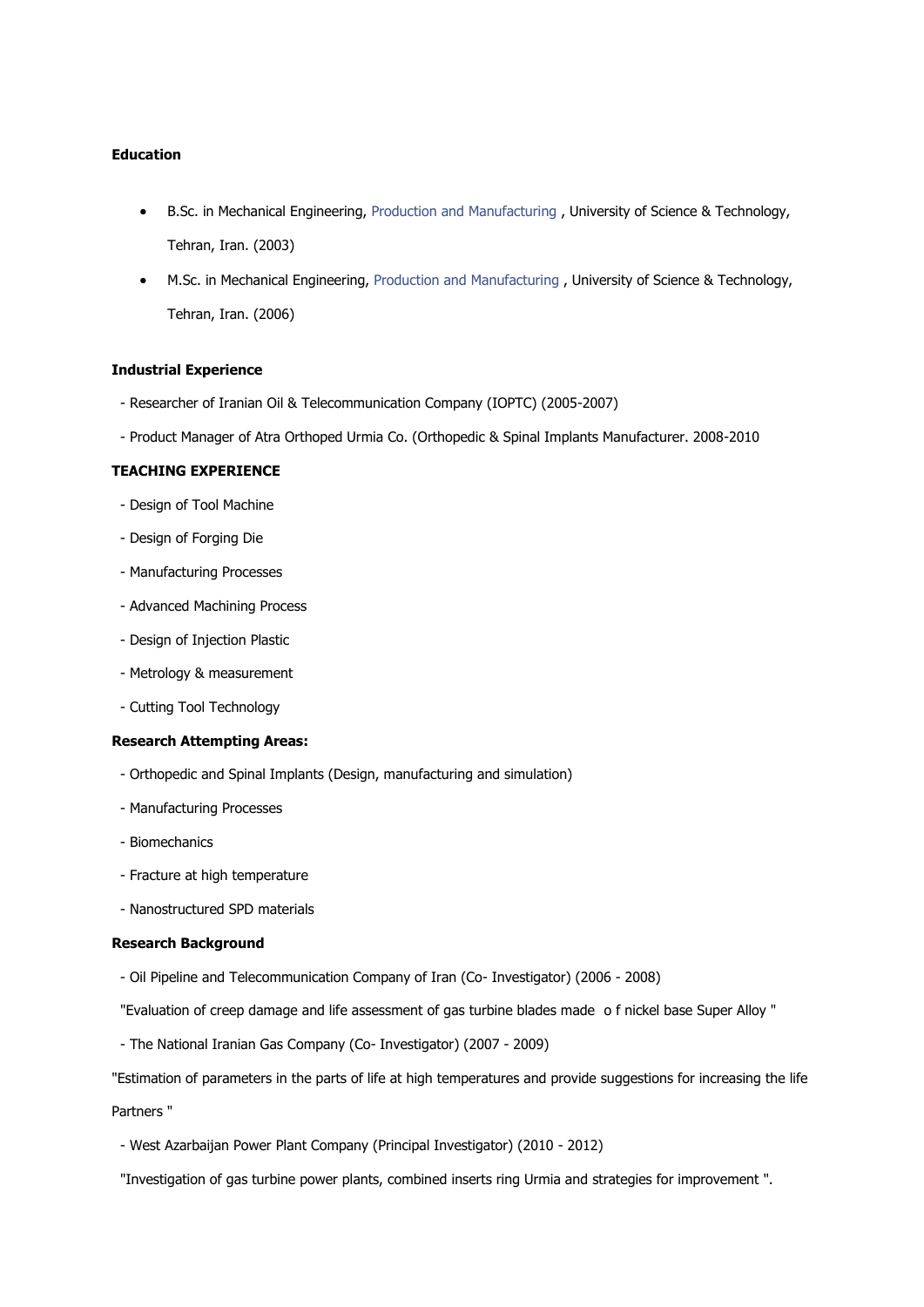- Atra Orthoped Urmia Company (Principal Investigator) (2011 - 2012)

"The Technical knowledge to produce orthopedic plates and screws Bones "

- West Azarbaijan Gas Company (Principal Investigator) internship Plan (2012 - 2013)

" The Investigation of Usage of Exhausted gases from CGS Filters "

- West Azarbaijan, State Organization of Schools Renovation, development and mobilization (Principal Investigator) (2012 - 2013)

"Design and manufacture of school furniture depend on student's anthropometric characteristics in West Azarbaijan primary & high schools"

#### **ISI papers:**

- **S.Kargarnejad** , F.Djavanroodi, "Failure assessment of Nimoic 80A gas turbine blade", J. [Engineering](http://www.sciencedirect.com/science/journal/13506307) Failure [Analysis](http://www.sciencedirect.com/science/journal/13506307) 26 (2012) 211–219, In Press, Accepted Manuscript, Available online 30 August 2012.

#### **Conference papers:**

- A.Hamrang, F.Javanroodi, K.Nikbin, **S.Kargarnejad**, "Numerical determination of Limit Load using Elastic Modulus Reduction (E.M.R.) Method", The third international conference on advances in mechanical engineering and mechanics December-17-19, 2006 hammamet, Tunisia. (In English).

- **S.Kargarnejad,** A.Hamrang, F.Javanroodi, "Estimated remaining life of the thermal effects on the size and phase volume in the gas turbine blades made of nickel base super alloy Nimonic 80A", 8th Seminar on Surface Science and Heat treatment, ISSST8, 2007, Kerman, Iran. (In Persian).

- **S.Kargarnejad,** F.Javanroodi, A.A.Mirabi, J.Dabbagh, "Effect of two cycles heat treatment on grin size, Volume friction of primary phase and improving lifetime of a gas turbine blades made of Nickel-base alloy ", Scientific-Propagative Monthly, May 2009- 15 Issue. (In Persian).

- **S.Kargarnejad,** A.Hamrang, F.Javanroodi, K.Nikbin, "Three-dimensional stress analysis and creep life assessment of gas turbine blades made of super alloy Nimonic 80A", 15th Annual-International Conference on Mechanical Engineering, ISME2007, Amirkabir University of Technology and Tehran, Tehran, Iran. (In Persian).

- A.Pirgholi, **S.Kargarnejad**, F.Javanroodi, "Numerical Study in Effect of Forces and Tool Geometry on Part accuracy and Life of tool in Fine Blanking with Finite Element Method (FEM)". 2th International Conference on Product and Manufacturing Engineering, ticme2007, Iran University of technology, Tehran, Iran. (In Persian).

- **S.Kargarnejad,** A.R.Soleimani, M.Paiamifar, F.Javanroodi, "Three-dimensional stress analysis and creep life assessment of gas turbine blades made of super alloy Inconel X-750, 16th Annual-International Conference on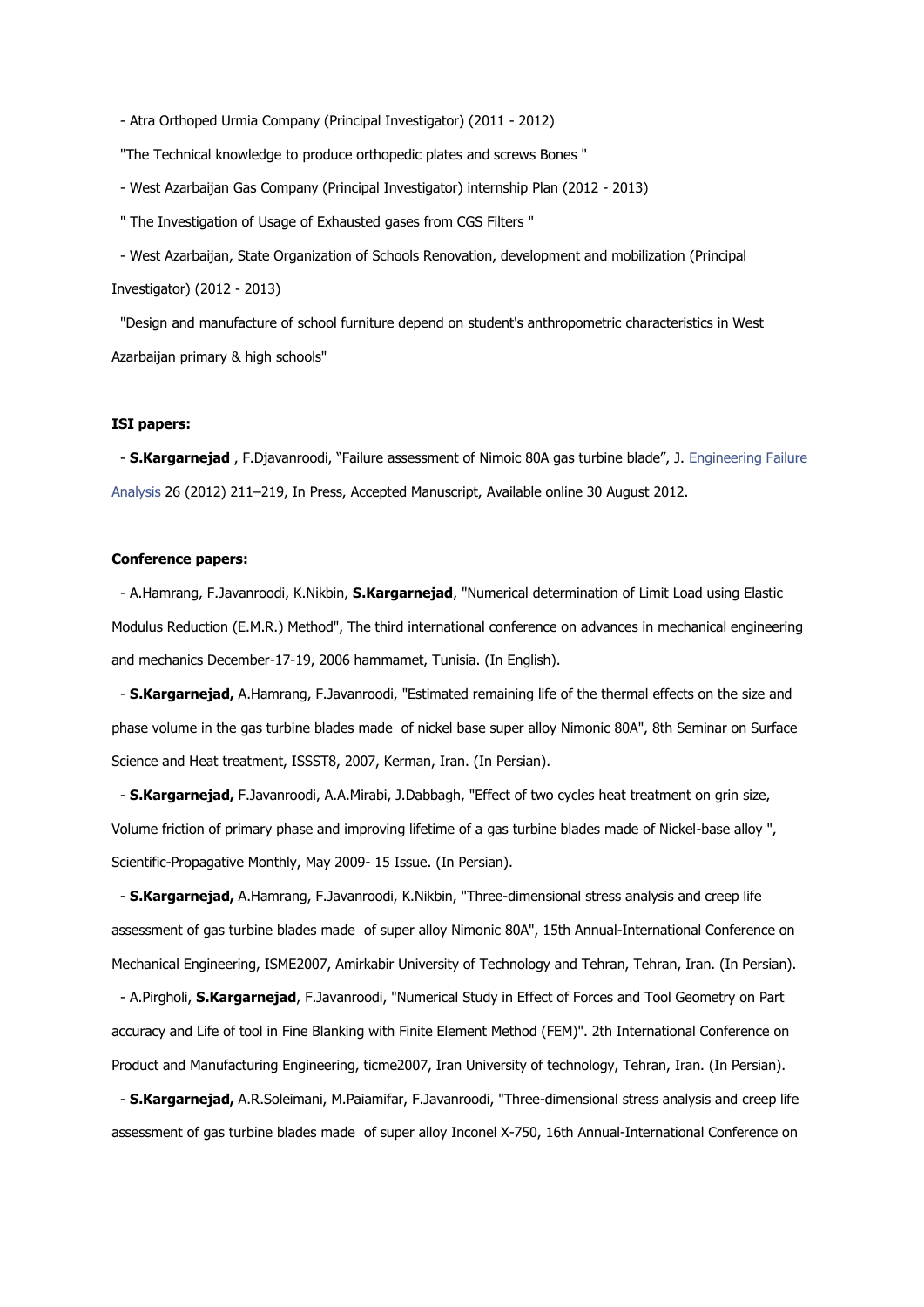Mechanical Engineering, ISME2008, Shahid Bahonar University of Technology and Kerman, Kerman, Iran. (In Persian).

- **S.Kargarnejad** , I.Mirzaeii, F.Javanroodi, B.Oveisi, "Numerical Fatigue behavior of dynamic spinal implants made of Ti-6AL-4V", 19th International Conference on Mechanical Engineering-ISME2011, Birjand University (In Persian).

- **S.Kargarnejad** , I.Mirzaeii, F.Mobadersani, "Study of Non-Steady Temperature Distribution in the Burner Rings, 7th International Conference on Computational Heat and Mass Transfer", ICCHMT July 18-22, 2011, Istanbul, Turkey. (In English).

- F.Mobadersani, I.Mirzaeii, H.saffari, S.Azizi, **S.Kargarnejad**, A.Rezavand, "Numerical Study of the Dynamics of Drop Formation and Ejection in Thermal Bubble Jets", 7th International Conference on Computational Heat and Mass Transfer, ICCHMT July 18-22, 2011, Istanbul, Turkey. (In English).

- **S.Kargarnejad** , N.Ardabilchi, F.Javanroodi, B.Oveisi, "Study of fixed Fractured Humeral Bone by Internal Fixation using FEM", 1th International Symposium on Numerical Simulation in Orthopedic Biomechanics", 26- 27.08.2011, Rostock, Germany. (In English).

- A.Fazeli, **S.Kargarnejad**, F.Javanroodi, A.Faramarzvash, "Statistical modeling of effect parameters on amount of tilt of Ruston TA1750 Gas Turbine blade in creep feed grinding process by design of experiments", 3th Conference on Rotating & Power Industries in Oil & Power Industries", Nov, 22-23, 2011, Razi Inil Conference Center, Tehran, Iran (In Persian).

- **S.Kargarnejad** , A.Fazeli, F.Javanroodi, "Examination of Micro structural changes in Inconel X-750 super alloy-material gas turbine blade", 3th Conference on Rotating & Power Industries in Oil & Power Industries", Nov, 22-23, 2011, Razi Inil Conference Center, Tehran, Iran(In Persian).

- **S.Kargarnejad** , S.Gorbani, F.Djavanroodi, "The effect of process parameters affecting the flow and strain distribution channels other than the cross Pressing (NECP) a typical angular, 3th International Conference on Manufacturing Engineering, University of Tehran, ICME2011, Tehran, Iran (In Persian).

- **S.Kargarnejad** , S.Gorbani, F.Djavanroodi, M.Ebrahimi, "Pressing forging an angular shape compared with other channels in the same period", , 3th International Conference on Manufacturing Engineering, University of Tehran, ICME2011, Tehran, Iran (In Persian).

- **S.Kargarnejad** , J.Niksokhan, M.Ebrahimi, F.Djavanroodi, "Mechanical properties of pressed Copper Equal Channel Angular Pressing", , 3th International Conference on Manufacturing Engineering, University of Tehran, ICME2011, Tehran, Iran (In Persian).

- **S.Kargarnejad** , E.Yekani Motlag, "An Investigation on Damage Causes of Gas Turbines Insert Ring In V94.2", Journal of Electric Power Industry , No.172, 1392, Iran. (In Persian).